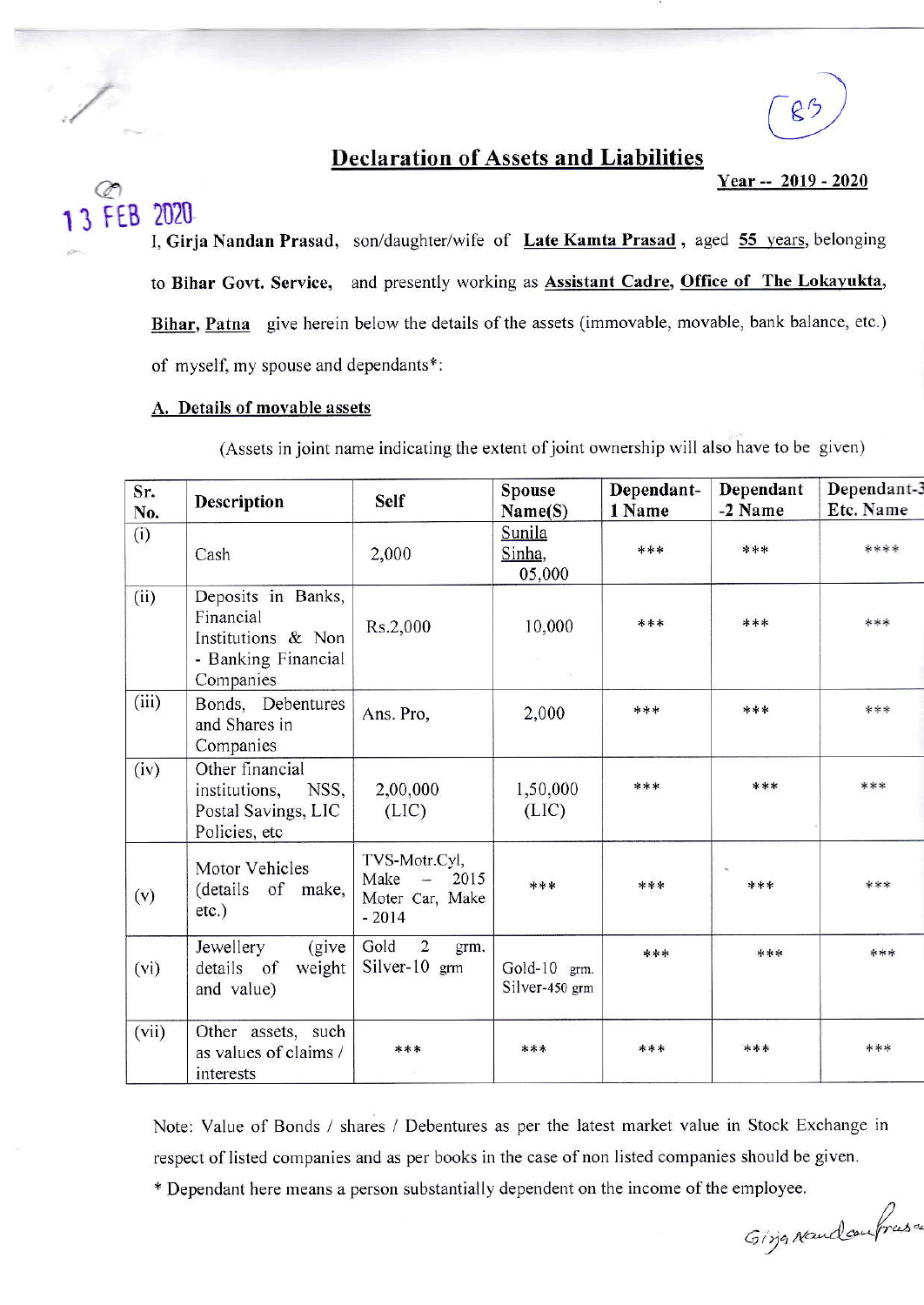## B. Details of Immovable assets

[Note: Properties in joint ownership indicating the extent of joint ownership will also have to be indicated]

| Sr.<br>No. | <b>Description</b>                                                                                                                                         | <b>Self</b>                                                                                                                                        | <b>Spouse</b><br>Name(S) | Dependant-1<br>Name | Dependant-2<br>Name | Dependant-3<br>Etc. Name |
|------------|------------------------------------------------------------------------------------------------------------------------------------------------------------|----------------------------------------------------------------------------------------------------------------------------------------------------|--------------------------|---------------------|---------------------|--------------------------|
| (i)        | Agricultural Land<br>- Location(s) - Survey<br>number(s)<br>- Extent (Total<br>measurement)<br>-Current market value                                       | ***                                                                                                                                                | ***                      | ***                 | ***                 | ***                      |
| (ii)       | Non-Agricultural Land -<br>Location(s)<br>- Survey number(s)<br>- Extent (Total<br>measurement)<br>-Current market value                                   | ***                                                                                                                                                | ***                      | ***                 | ***                 | ***                      |
| (iii)      | <b>Buildings Commercial</b><br>and residential)<br>Location(s)<br>- Survey /door<br>number(s)<br>- Extent (Total<br>measurement)<br>- Current market value | ***                                                                                                                                                | ***                      | ***                 | ***                 | ***                      |
| (iv)       | Houses / Apartments,<br>$etc. - Location(s)$<br>- Survey /door number(s)<br>- Extent (Total<br>measurement) - Current<br>market value                      | $1) - 2613$ वर्गफीट<br>ग्राम–अन्दा, फुलवारी<br>शरीफ प्लौट नं0 142.<br>2)-रॉयाल रेसेडेन्सी<br>अपार्टमेन्ट, फ्लेट नं0<br>203, हरनीचक,<br>पटना-800002 | 08, 00,000<br>45,00,000  | ***                 | ***                 | ***                      |
| (v)        | Others (such as interest<br>in property)                                                                                                                   | ***                                                                                                                                                | ***                      | ***                 | ***                 | ***                      |

I give herein below the details of my liabilities / overdues to public financial institutions and  $(2)$ government dues:-

[Note: Please give separate details for each item)

| Sr.<br>No. | <b>Description</b>                                                                         | Name & address of Bank /<br><b>Financial Institutions(s)/</b><br>Department (s) | Amount outstanding as<br>on feb' 2020 |  |
|------------|--------------------------------------------------------------------------------------------|---------------------------------------------------------------------------------|---------------------------------------|--|
| (a)        | $(i)$ Loans from Banks $-$<br>(ii) Loan from G.P.F.                                        | S.B.I. Housing Loan,<br>Rs. 35,00,000                                           | Rs. 34,44,658                         |  |
|            | (ii) Loans from financial<br>institutions<br>H.B.A. By Govt. of Bihar -                    | Principal Rs. $2,24,000/=$                                                      | Interest $-30,000/=$                  |  |
|            | (iii) Government Dues:<br>(a) dues to departments dealing with<br>government accommodation | ***                                                                             | ***                                   |  |
|            | (b) dues to departments dealing with<br>supply of water                                    | ***                                                                             | ***                                   |  |

Gings Nandau Prussed.